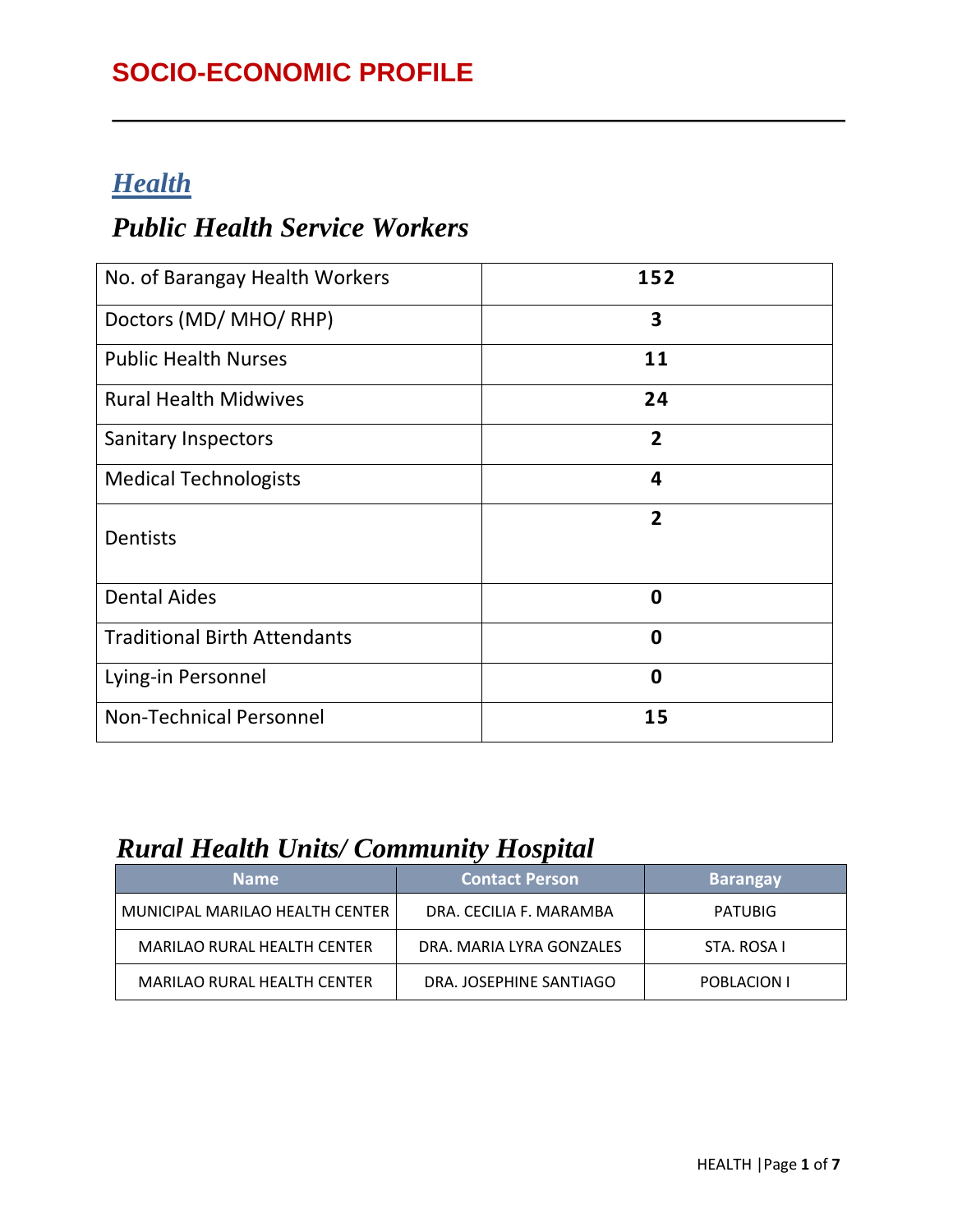# *Barangay Health Stations*

|     | <b>Name</b>                                         | <b>Contact Person</b>                                 | <b>Barangay</b>         |
|-----|-----------------------------------------------------|-------------------------------------------------------|-------------------------|
| 1.  | ABANGAN NORTE BARANGAY HEALTH<br><b>CENTER</b>      | MA. JINKY SANTOS/RURAL HEALTH MIDWIFE                 | Abangan<br><b>Norte</b> |
| 2.  | <b>ABANGAN SUR BARANGAY HEALTH</b><br><b>CENTER</b> | LEONILA COMILANG/RURAL HEALTH MIDWIFE                 | Abangan<br>Sur          |
| 3.  | <b>BARANGAY IBAYO HEALTH CENTER</b>                 | MARGARITA G. PACHECO/RURAL HEALTH<br><b>MIDWIFE</b>   | Ibayo                   |
| 4.  | LAMBAKIN CENTRO HEALTH CENTER                       | ROSALIE CARPELA/RURAL HEALTH MIDWIFE                  | Lambakin                |
| 5.  | LAMBAKIN NORTH VILLE 4 HEALTH<br><b>CENTER</b>      | APRIL ARRANTE /HEALTH MIDWIFE                         | Lambakin                |
| 6.  | LAMBAKIN NORTH VILLE 4A HEALTH<br><b>CENTER</b>     | DEBBIE LARA / RURAL HEALTH MIDWIFE                    | Lambakin                |
| 7.  | LIAS BARANGAY HEALTH CENTER                         | Nenita Policarpio/RURAL HEALTH MIDWIFE                | Lias                    |
| 8.  | LOMA DE GATO BARANGAY HEALTH<br><b>CENTER</b>       | MARISA DELA CRUZ / RURAL HEALTH<br><b>MIDWIFE</b>     | Loma De<br>Gato         |
| 9.  | <b>PATUBIG BARANGAY HEALTH CENTER</b>               | EIGEL LIMA / RURAL HEALTH MIDWIFE                     | Patubig                 |
|     | 10. PRENZA I BARANGAY HEALTH CENTER                 | JONNA DEGRACIA / RURAL HEALTH MIDWIFE                 | Prenza I                |
| 11. | <b>PRENZA II BARANGAY HEALTH CENTER</b>             | GLORIA COLIS / RURAL HEALTH MIDWIFE                   | Prenza II               |
|     | 12. RHU II (POBLACION 1, 2 & NAGBALON)              | MARY JANE PASCUA / RURAL HEALTH<br><b>MIDWIFE</b>     | Poblacion               |
|     | 13. SAOG BARANGAY HEALTH CENTER                     | MARGARITA ASUNCION / RURAL HEALTH<br><b>CENTER</b>    | Saog                    |
|     | 14. STA. ROSA I BARANGAY HEALTH CENTER              | MA. VICTORIA SALUDEZ / RURAL HEALTH<br><b>MIDWIDE</b> | Sta. Rosa I             |
| 15. | STA. ROSA II BARANGAY HEALTH<br><b>CENTER</b>       | LUNINGNING BLANCO/ RURAL HEALTH<br><b>MIDWIFE</b>     | Sta. Rosa<br>Ш          |
| 16. | <b>TABING-ILOG BARANGAY HEALTH</b><br><b>CENTER</b> | JOCELYN PAGLOMUTAN / RURAL HEALTH<br><b>MIDWIFE</b>   | <b>Tabing</b><br>Ilog   |

**Data Source:Health Office 2019**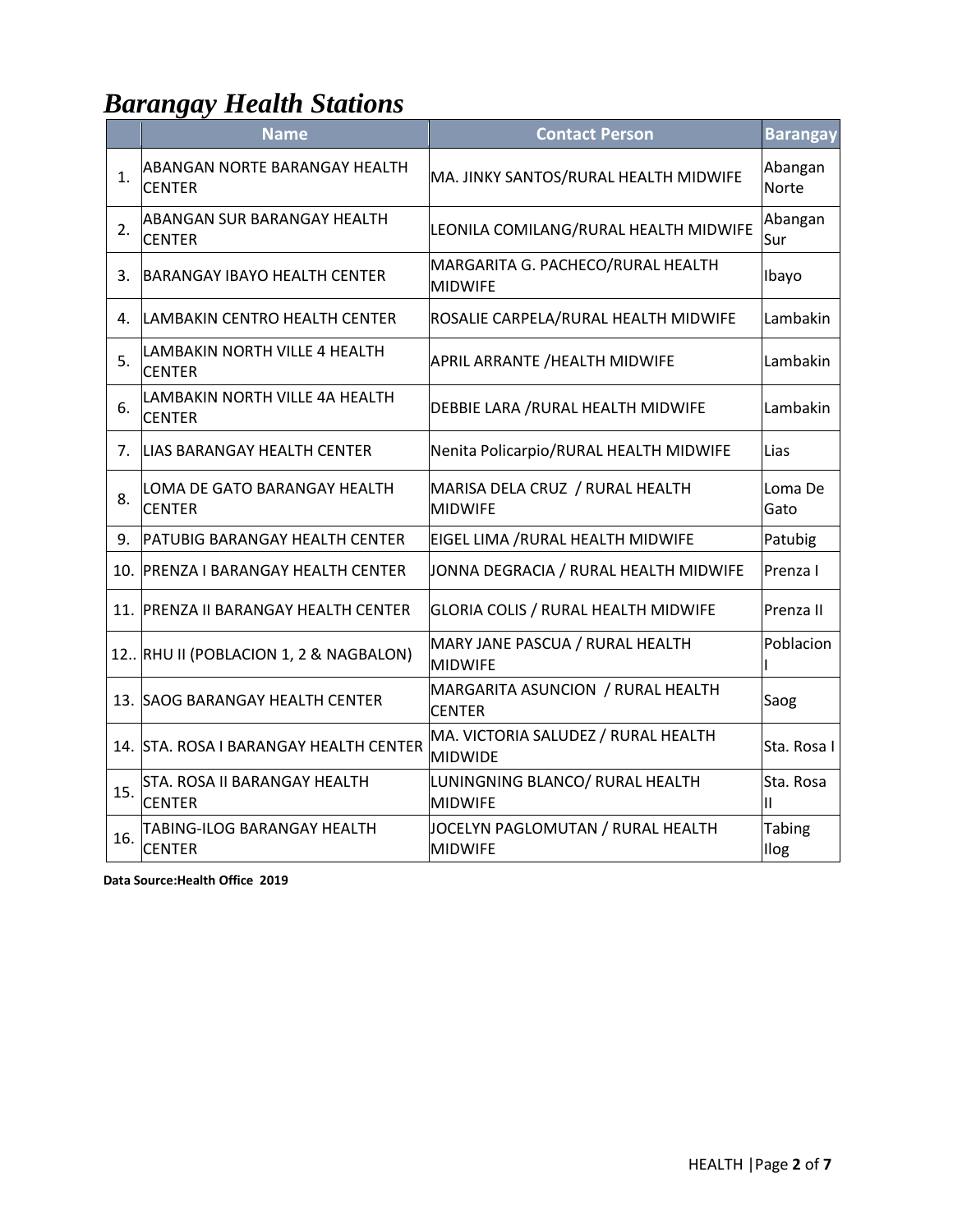# *Private Clinic/Hospital*

|     | <b>Name</b>                                          | <b>Type</b>                | <b>Contact Person</b>          | <b>Barangay</b>    |
|-----|------------------------------------------------------|----------------------------|--------------------------------|--------------------|
| 1.  | Dr. Robert Baytan Medical Clinic                     | <b>Medical Clinic</b>      | Mr. Robert Baytan              | Poblacion I        |
| 2.  | <b>Multi Specialty Clinic</b>                        | Multi specialty<br>Clinic  | Ms. Trigidia Alveza            | Loma De Gato       |
| 3.  | <b>St. Norbert Medical Clinic</b>                    | Lying-In Medical<br>Clinic | Ms. Norberta C. Alcarion       | Sta. Rosa I        |
| 4.  | Dental Management Center<br>Corporation              | <b>Dental Clinic</b>       | Dental Management<br>Center    | SM Ibayo           |
| 5.  | A. B Dela Cruz Optical Clinic                        | Optical clinic             | Ms. Amelia B. Dela Cruz        | Loma De Gato       |
| 6.  | Ann Joachim Medical & Emergeny<br>Clinic             | <b>Medical Clinic</b>      | Ms. Rochely Tabisola           | Prenza II          |
| 7.  | Atlan Dental Laboratory                              | <b>Dental Clinic</b>       | Ms. Vanice A. Villacero        | Loma De Gato       |
| 8.  | Bahay Kalusugan / Lying-In Clinic                    | Lying-in                   | Ms. Benita Zuñiga              | Prenza II          |
| 9.  | Bamba Lying-in & Emergency<br>Clinic                 | Lying-in                   | Ms. Bambara C.<br>Manalansan   | Loma De Gato       |
| 10. | Betez Dental Clinic                                  | <b>Dental Clinic</b>       | Dra. Sheila Betez              | Ibayo              |
| 11. | Castromero Dental Clinic                             | <b>Dental Clinic</b>       | Dra. Joan Castromero           | Poblacion II       |
| 12. | Clinica Hernandez                                    | Lying-in                   | Dra. Marla A. Hernandez        | Lias               |
| 13. | Cuyugan-Aguilar Medical Clinic                       | <b>Medical Clinic</b>      | Dra. Juvy Cuyugan -<br>Aguilar | Lias               |
| 14. | Dazo Dental Clinic                                   | <b>Dental Clinic</b>       | Dra. Rufina Dazo               | Ibayo              |
| 15. | Dazo Eye Clinic                                      | Others                     | Dr. Aurelio Dazo               | Ibayo              |
| 16. | Dental Clinic                                        | Dental Clinic              | Ms. Marietta Santiago          | Prenza I           |
| 17. | Dental Spa & Orofacial Center                        | <b>Dental Clinic</b>       | Dra. Josephine Garcia          | Ibayo              |
| 18. | IDonesa Dental Clinic                                | Dental Clinic              | Dra. Marilyn Doneza            | Ibayo              |
| 19. | Elizabeth De Ocampo Dental<br>Clinic                 | <b>Dental Clinic</b>       | Ms. Elizabeth De Ocampo        | <b>Tabing Ilog</b> |
| 20. | Espiritu Dental Clinic                               | <b>Dental Clinic</b>       | Dra. Lanie E. Santiago         | Loma De Gato       |
| 21. | Franco Dental Clinic                                 | Dental Clinic              | Dr. Ryan Franco                | Ibayo              |
| 22. | Francoly's Medical Clinic                            | <b>Medical Clinic</b>      | Dr. Allan Francis Castro       | Abangan Sur        |
| 23. | Gloria Lontoc Medical Clinic                         | <b>Medical Clinic</b>      | Mr. Lontoc                     | Loma De Gato       |
| 24. | Gonzales Pediatric Clinic                            | Others                     | Dr. Rory Gonzales              | Ibayo              |
| 25. | Health serve Diagnostic &<br><b>Specialty Clinic</b> | Diagnostic Clinic          | Ms. Irene A. Manuel            | Abangan Sur        |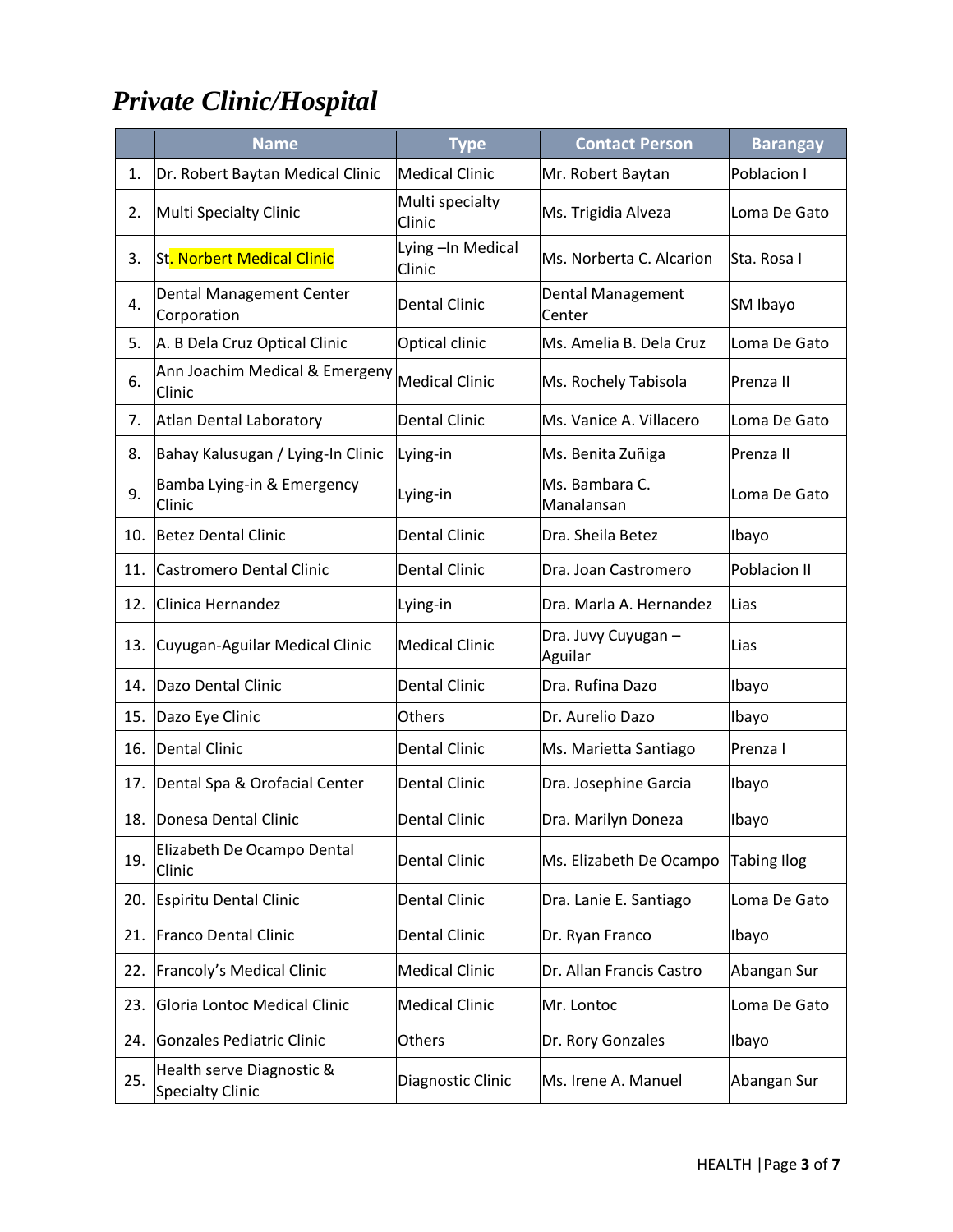| 26. | Heritage Children, Maternity &<br><b>Specialty Clinic</b>        | Multi-Specialty<br>Clinic                     | Ms. Cherry Rose D.<br>Mendoza      | Loma De Gato |
|-----|------------------------------------------------------------------|-----------------------------------------------|------------------------------------|--------------|
| 27. | Jimenez Ocampo Dental Clinic                                     | <b>Dental Clinic</b>                          | Dra. Helen Jimenez                 | Loma De Gato |
| 28. | Marilao Doctor's Special Clinic                                  | Multi-Specialty<br>Clinic                     | Dr. Aurelio Dazo                   | Ibayo        |
| 29. | MVA Clinical Laboratory &<br>Diagnostic Clinic                   | Diagnostic Clinic                             | Ms. Ma. Victoria<br>Nepomuceno     | Abangan Sur  |
| 30. | OB-Gyne Clinic                                                   | <b>Medical Clinic</b>                         | Dra. Imelda C. Carreon             | Poblacion II |
| 31. | Opthometric Clinic                                               | Optical clinic                                | Dra. Nina Rici T. Ramos            | Loma De Gato |
| 32. | Padao Dental Clinic                                              | <b>Dental Clinic</b>                          | Dra. Ruth Padao                    | Ibayo        |
| 33. | Pamintuan Dental Clinic                                          | <b>Dental Clinic</b>                          | Dra. Pamintuan                     | Saog         |
| 34. | Precisione Int'l Reseach &<br>Diagnostic Laboratory              | Diagnostic Clinic                             | Ms. Stepahanie Nicole<br>Garcia    | Abangan Sur  |
| 35. | <b>Prime Health Multi-Specialty</b><br><b>Clinic</b>             | Multi-Specialty<br>Clinic                     | Dr. Joel P. Barbosa                | Ibayo        |
| 36. | Queen of Angels Children,<br>Maternity & Multispecialty Clinic   | Multi-Specialty<br>Clinic                     | Ms. Trigidia D. V. Alveza          | Loma De Gato |
| 37. | <b>Richter Dental Clinic</b>                                     | <b>Dental Clinic</b>                          | Dra. Ruth Richter                  | Saog         |
| 38. | Rosalie Dental Clinic                                            | <b>Dental Clinic</b>                          | Ms. Rosalie Alcarion               | Abangan Sur  |
| 39. | San Pablo Dental Clinic                                          | <b>Dental Clinic</b>                          | San Pablo                          | Poblacion II |
| 40. | Santiago Clinic                                                  | <b>Dental Clinic</b>                          | Dra. Josephine Santiago            | Poblacion II |
| 41. | Well Baby's Maternity Clinic                                     | Others                                        | Ms. Flor Raymundo                  | Poblacion I  |
| 42. | Z. Y. Bernardino Medical Clinic                                  | <b>Medical Clinic</b>                         | Dra. Zenaida Bernardino            | Lias         |
| 43. | St. Michael Hospital                                             | Medical Clinic                                | Dra. Veneranda A.<br>Gemarino      | Poblacion II |
| 44. | <b>ACSA Health Solutions, inc.</b>                               | Diagnostic/Animal<br><b>Bite Clinic</b>       | Ms. Maria Rachel T.<br>Santos      | Sta. Rosa I  |
| 45. | J.E.C. MD. Medical Center /<br><b>Bulacan Animal Bite Center</b> | Medical Clinic /<br><b>Animal Bite Center</b> | Ms. Juvy Esguerra<br>Cuyugan       | Prenza I     |
| 46. | E.G. Cruz Dental Care                                            | Dental Clinic                                 | Ms. Elwyn G. Gruz                  | Sta. Rosa I  |
| 47. | J.A.R. Tulod Dental Clinic                                       | <b>Dental Clinic</b>                          | Ms. Jennilou Angelique R.<br>Tulod | Sta. Rosa I  |
| 48. | Divine Mercy Dental Clinic                                       | <b>Dental Clinic</b>                          | Dr. Rachelle S. Martin             | Sta. Rosa I  |
| 49. | Holy Mary Lying-In Clinic                                        | Lying-In / Birthing<br>Clinic                 | Mr. Ma. Victoria L.<br>Saludez     | Sta. Rosa I  |

**Data Source: Barangay's Level 2019**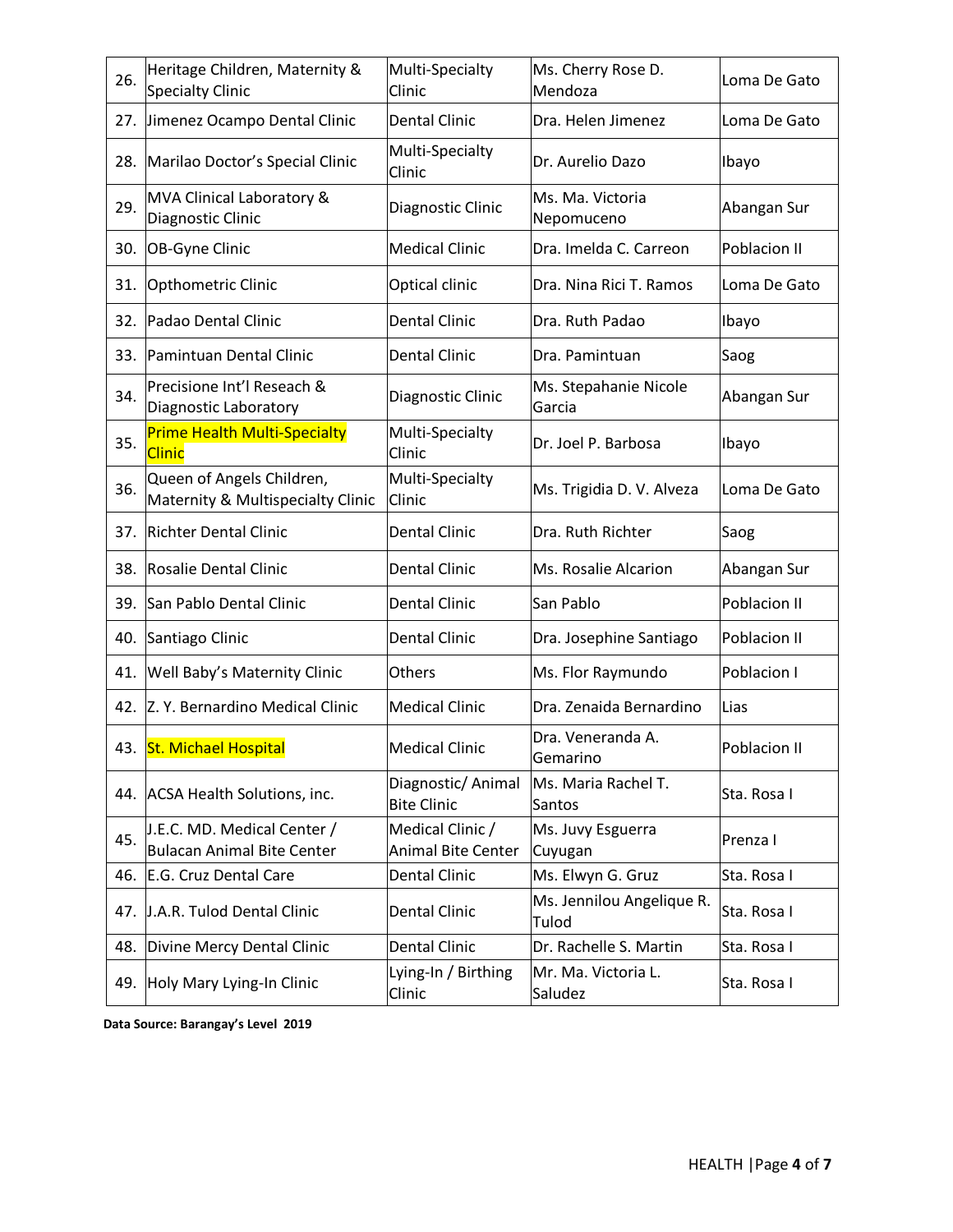|     | <b>Barangay</b>    | No. of<br><b>Households</b> | <b>With Access to Safe</b><br><b>Water</b> | <b>With Access to Toilets</b> |
|-----|--------------------|-----------------------------|--------------------------------------------|-------------------------------|
| 1.  | Abangan Norte      | 2,306                       | 2,317                                      | 2,283                         |
| 2.  | Abangan Sur        | 2,891                       | 2,556                                      | 2,620                         |
| 3.  | Ibayo              | 1,766                       | 1,990                                      | 2,038                         |
| 4.  | Lambakin           | 11,241                      | 10,081                                     | 10,092                        |
| 5.  | Lias               | 3,688                       | 3,604                                      | 3,351                         |
| 6.  | Loma De Gato       | 11,221                      | 9,475                                      | 9,227                         |
| 7.  | Nagbalon           | 974                         | 1,076                                      | 1,079                         |
| 8.  | Patubig            | 2,079                       | 1,804                                      | 1,785                         |
| 9.  | Poblacion I        | 422                         | 439                                        | 500                           |
| 10. | Poblacion II       | 1,397                       | 1,321                                      | 1,367                         |
| 11. | Prenza I           | 1,805                       | 1,565                                      | 1,562                         |
| 12. | Prenza II          | 2,897                       | 2,231                                      | 2,283                         |
| 13. | Saog               | 2,999                       | 2,554                                      | 1,712                         |
| 14. | Sta. Rosa I        | 2,849                       | 2,488                                      | 1,803                         |
| 15. | Sta. Rosa II       | 2,799                       | 2,323                                      | 1,947                         |
| 16. | <b>Tabing Ilog</b> | 1,744                       | 1,562                                      | 1,680                         |
|     | <b>Total</b>       | 53,078                      | 46,874                                     | 45,329                        |

# *Households with access to Safe Water / Sanitary Facilities*

**Data Source: Popcom 2019**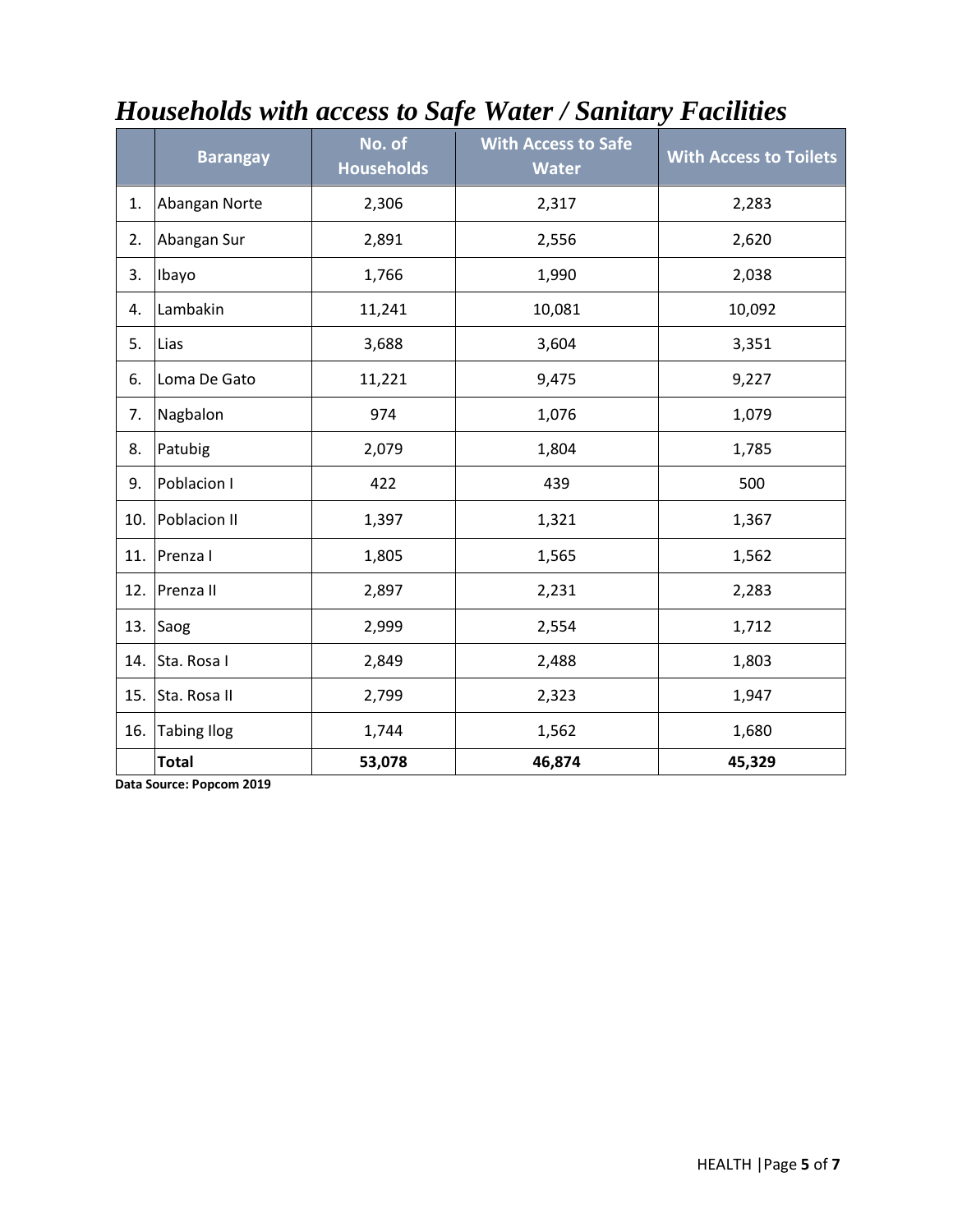|     | <b>Barangay</b>    | <b>Total</b><br>Weighed | <b>Severely</b><br><b>Underweight</b> | <b>Underweight</b> | <b>Normal</b> | <b>Overweight</b> |
|-----|--------------------|-------------------------|---------------------------------------|--------------------|---------------|-------------------|
| 1.  | Abangan Norte      | 1129                    | $\pmb{0}$                             | 6                  | 1,123         | $\pmb{0}$         |
| 2.  | Abangan Sur        | 1595                    | $\mathbf 0$                           | $\overline{2}$     | 1,593         | 0                 |
| 3.  | Ibayo              | 1055                    | $\pmb{0}$                             | 3                  | 1,052         | 0                 |
| 4.  | Lambakin           | 5392                    | $\overline{4}$                        | 21                 | 5,367         | $\pmb{0}$         |
| 5.  | Lias               | 1618                    | $\pmb{0}$                             | 10                 | 1,608         | 0                 |
| 6.  | Loma De Gato       | 5099                    | $\pmb{0}$                             | 25                 | 5,074         | 0                 |
| 7.  | Nagbalon           | 463                     | $\pmb{0}$                             | $\overline{2}$     | 461           | 0                 |
| 8.  | Patubig            | 827                     | $\mathbf 0$                           | $\overline{2}$     | 825           | 0                 |
| 9.  | Poblacion I        | 212                     | $\mathbf{1}$                          | 0                  | 211           | 0                 |
| 10. | Poblacion II       | 601                     | $\mathbf 0$                           | $\overline{2}$     | 599           | 0                 |
| 11. | Prenza I           | 805                     | $\pmb{0}$                             | 3                  | 802           | 0                 |
| 12. | Prenza II          | 1115                    | $\mathbf 0$                           | 3                  | 1,112         | 0                 |
| 13. | Saog               | 1355                    | $\mathbf 0$                           | 5                  | 1,350         | 0                 |
| 14. | Sta. Rosa I        | 1294                    | $\overline{2}$                        | 6                  | 1,286         | 0                 |
| 15. | Sta. Rosa II       | 1129                    | $\pmb{0}$                             | 4                  | 1,125         | 0                 |
| 16. | <b>Tabing Ilog</b> | 748                     | $\mathbf{1}$                          | 3                  | 744           | $\pmb{0}$         |
|     | <b>Total</b>       | 24437                   | 8                                     | 97                 | 24,332        | $\pmb{0}$         |

## *Malnutrition (Pre-School Children 0-71 Months)*

**Data Source: Nutrition Office 2019**